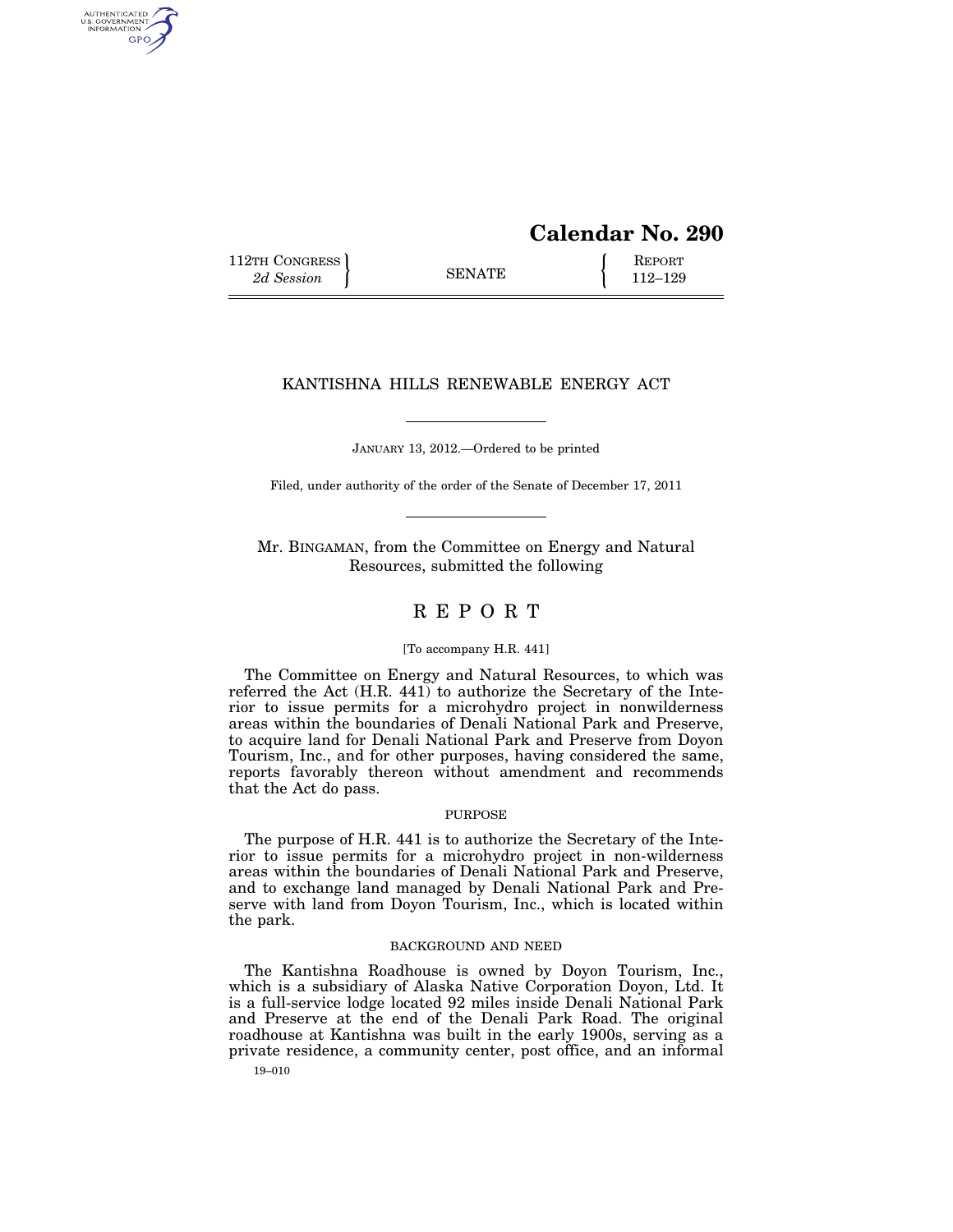hotel accommodations for those who came visiting Kantishna in Denali Park.

The Roadhouse, like many structures within Denali National Park, is entirely off the grid and generates all of its electricity needs with a diesel generator. As a result, diesel must be trucked along Denali Park Road. The construction of this micro hydroelectric project would allow the Roadhouse to reduce their diesel use and transport by approximately 50 percent. This would result in less air and sound pollution in this remote area as well as reducing the risk of accident or spill, allowing for greater protection of visitors to the park, wildlife, and other resources in the park.

The proposed microhydro generator would be supplied by Eureka Creek, a 4-mile long stream. Some water from the creek would be diverted through an at-grade water intake with a conduit to carry water downhill to the generator housed in one of Doyon Tourism's buildings. The generator is capable of producing approximately 100 kilowatts of power. An electrical distribution line would carry the electricity to the lodge, about 600 feet from the microhydro generator. A battery bank would store surplus electricity to accommodate peak power demands and maintenance shut-downs of the generator. Water diverted from Eureka Creek through the microhydro generator would be piped to Moose Creek, less than 100 feet downstream from the mouth of Eureka Creek.

Other lodge operators in the park and the Eielson Visitor Center have successfully used a microhydro generator system to power their respective structures. H.R. 441 will allow the National Park Service to issue permits to the Kantishna Roadhouse for a similar power generation arrangement. In addition, H.R. 441 would authorize the Secretary to issue permits for other microhydro projects for in the Kantishna Hills area subject to applicable National Park Service terms and conditions.

H.R. 441 also authorizes a land exchange between Denali National Park and Doyon Tourism, Inc., for the purpose of consolidating land holdings for both the park and Doyon.

## LEGISLATIVE HISTORY

H.R. 441 was introduced by Representative Don Young and passed the House of Representatives by a voice vote on October 24, 2011.

A companion measure, S. 313, was introduced in the Senate by Senators Murkowski and Begich on February 10, 2011 (S. Hrg. 112–124). The Subcommittee on National Parks held a hearing on S. 313 on May 11, 2011. At its business meeting on November 10, 2011, the Committee on Energy and Natural Resources ordered H.R. 441 favorably reported.

#### COMMITTEE RECOMMENDATION

The Committee on Energy and Natural Resources, in open business session on November 10, 2011, by a voice vote of a quorum present, recommends that the Senate pass H.R. 441.

#### SECTION-BY-SECTION ANALYSIS

*Section 1* provides for the short title, the Kantishna Hills Renewable Energy Act of 2011.''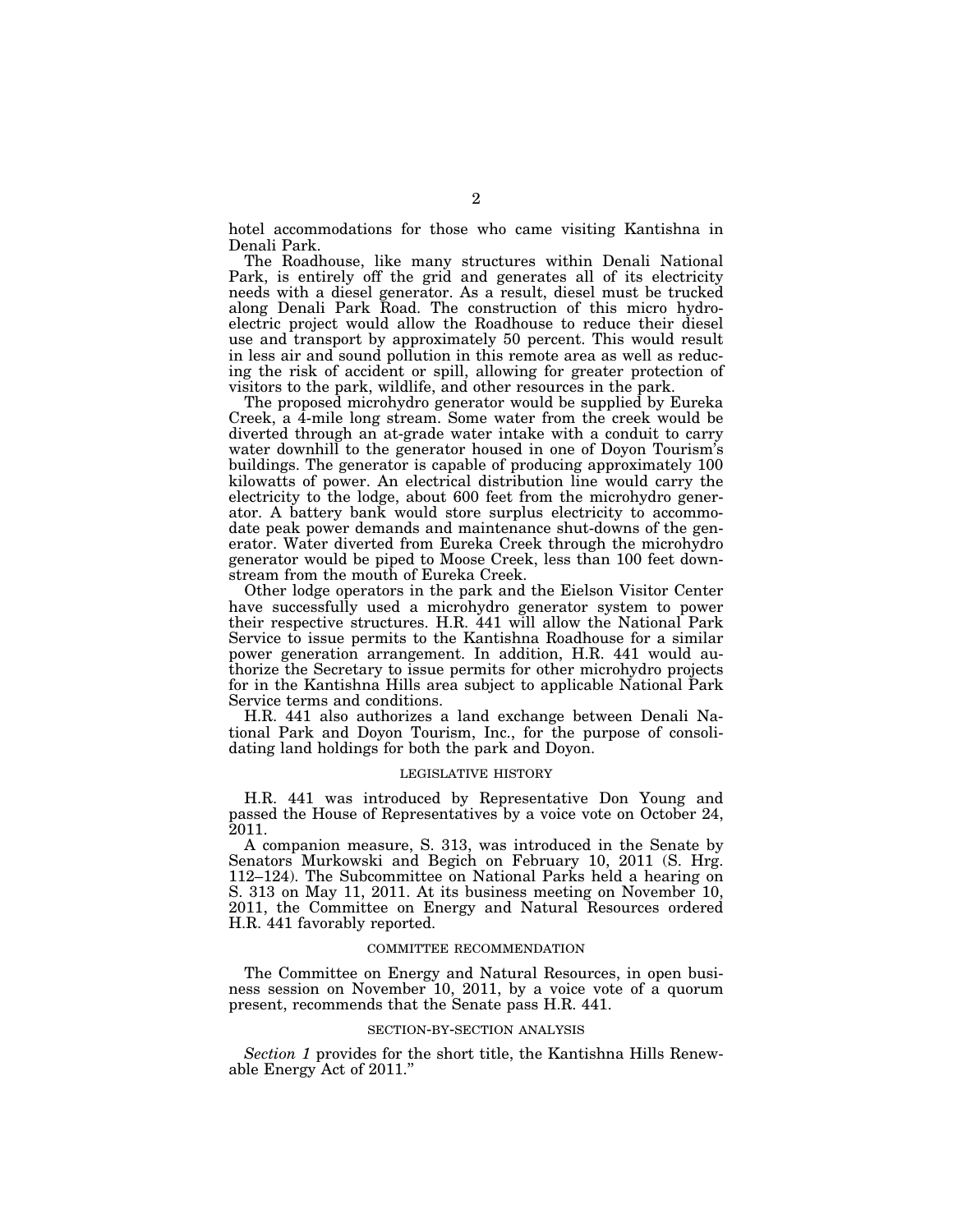*Section 2* defines key terms used in the bill.

*Section 3(a)* authorizes the Secretary of the Interior (Secretary) to issue permits for microhydro projects in the Kantishna Hills area of Denali National Park and Preserve.

Subsection (b) directs that each permit be in accordance with terms and conditions generally applicable to units of the National Park System and subject to such other terms and conditions as the Secretary determines to be necessary.

Subsection (c) requires completion of any environmental analysis required by National Environment Policy Act within 180 days of submission of the application for issuance of the permit.

*Section 4(a)* authorizes an exchange of land managed by Denali National Park and Preserve that is near the microhydro projects to Doyon Tourism, Inc., in exchange for approximately 18 acres owned by Doyon Tourism, Inc., within the Galena patented mining claim. The purpose of the land exchange is to consolidate lands managed by the park and those owned by Doyon Tourism, Inc.

Subsection (b) directs that the Kantishna Hills Micro-Hydro Area map numbered 184/80,276 and dated August 27, 2010, be available for public inspection in the appropriate offices of the National Park Service.

Subsection (c) provides that the Secretary seek to complete the land exchange no later than February 15, 2015.

Subsection (d) requires the land exchange be subject to the laws and policies applicable to land managed by the National Park Service and to such terms and conditions as the Secretary deems necessary.

Subsection (e) authorizes an equalization of values of the lands to be exchanged by adjusting the acreage should the parcels being exchanged be determined to not be of equal value.

Subsection (f) requires the Secretary to manage the land acquired from Doyon Tourism, Inc., to be administered as part of Denali National Park and Preserve.

#### COST AND BUDGETARY CONSIDERATIONS

The following estimate of costs of this measure has been provided by the Congressional Budget Office:

### *H.R. 441—Kantishna Hills Renewable Energy Act of 2011*

H.R. 441 would authorize the Secretary of the Interior to issue permits for microhydroelectric projects in the Kantishna Hills area of the Denali National Park and Preserve in Alaska. The legislation also would authorize an exchange of land between the Department of the Interior and Doyon Tourism, Inc.

Based on information from the National Park Service, CBO estimates that implementing the act would have no significant impact on the federal budget. Enacting H.R. 441 would not affect direct spending or revenues; therefore, pay-as-you-go procedures do not apply.

H.R. 441 contains no intergovernmental or private-sector mandates as defined in the Unfunded Mandates Reform Act and would not affect the budgets of state, local, or tribal governments.

On June 27, 2011, CBO transmitted a cost estimate for H.R. 441 as ordered reported by the House Committee on Natural Resources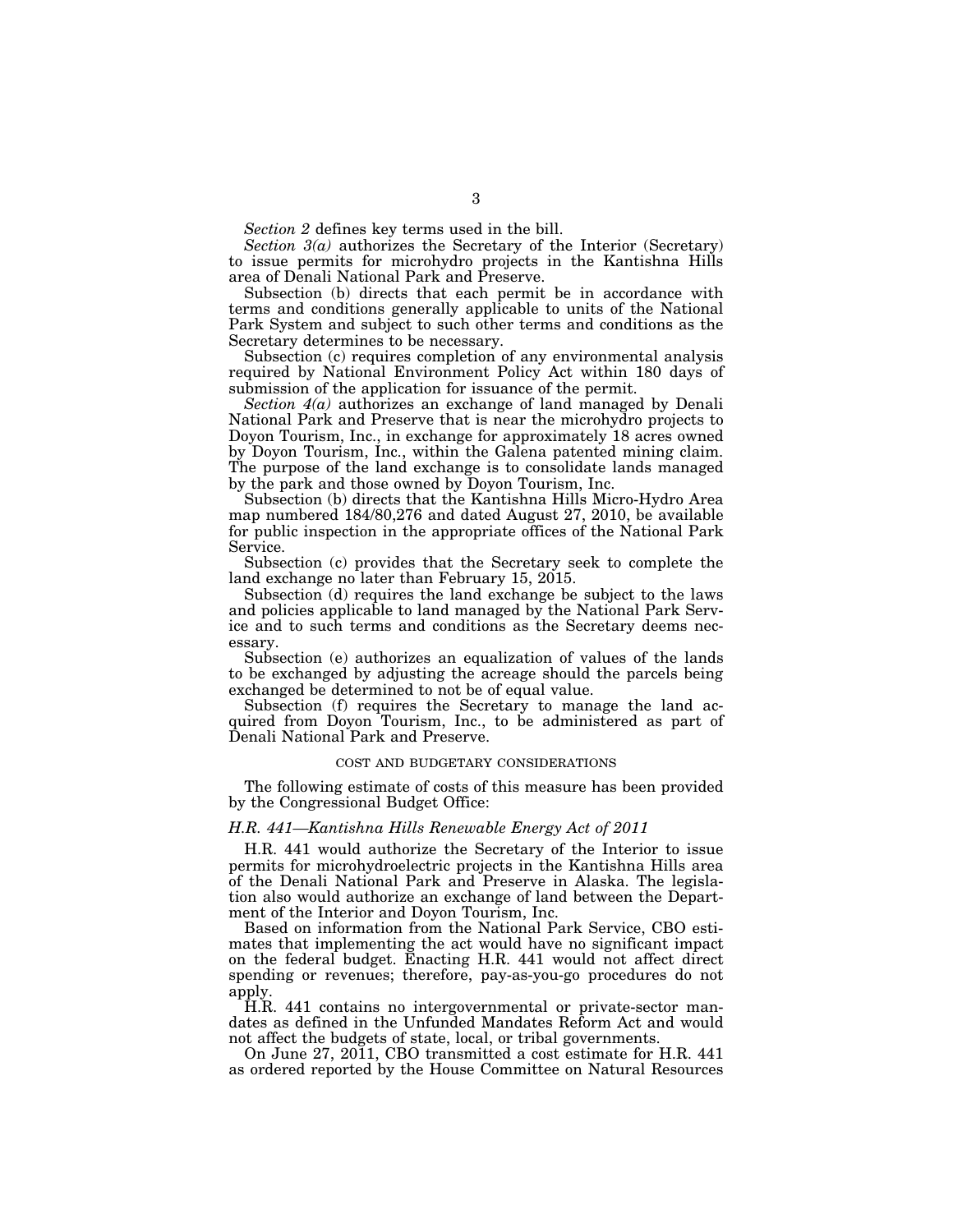on June 15, 2011. The two versions of the legislation are identical, and the CBO cost estimates are the same.

The CBO staff contact for this estimate is Martin von Gnechten. The estimate was approved by Theresa Gullo, Deputy Assistant Director for Budget Analysis.

## REGULATORY IMPACT EVALUATION

In compliance with paragraph 11(b) of rule XXVI of the Standing Rules of the Senate, the Committee makes the following evaluation of the regulatory impact which would be incurred in carrying out H.R. 441.

The bill is not a regulatory measure in the sense of imposing Government-established standards or significant economic responsibilities on private individuals and businesses.

No personal information would be collected in administering the program. Therefore, there would be no impact on personal privacy.

Little, if any, additional paperwork would result from the enactment of H.R. 441, as ordered reported.

### CONGRESSIONALLY DIRECTED SPENDING

H.R. 441, as ordered reported, does not contain any congressionally directed spending items, limited tax benefits, or limited tariff benefits as defined in rule XLIV of the Standing Rules of the Senate.

#### EXECUTIVE COMMUNICATIONS

The testimony provided by the National Park Service at the May 11, 2011, Subcommittee on National Parks hearing on S. 313 follows.

## STATEMENT OF STEPHEN E. WHITESELL, ASSOCIATE DIREC-TOR, PARK PLANNING, FACILITIES AND LANDS, NATIONAL PARK SERVICE, DEPARTMENT OF THE INTERIOR

Mr. Chairman, thank you for the opportunity to present the views of the Department of the Interior on S. 313, a bill to authorize the Secretary of the Interior to issue permits for a micro-hydro project in non-wilderness areas within the boundaries of Denali National Park and Preserve, and for other purposes.

The Department supports this legislation with amendments and recognizes improvements made from the similar bill introduced in the previous Congress. S. 313 would authorize the Secretary of the Interior to issue permits for micro-hydro projects in a limited area of the Kantishna Hills in Denali National Park. The legislation would also authorize a land exchange between the National Park Service (NPS) and Doyon Tourism, Inc. (Doyon) involving lands near the historic mining community of Kantishna that would be mutually beneficial to the NPS and Doyon.

This legislation will reduce the use of fossil fuels in the park, and thus lessen the chance of fuel spills along the park road and at the Kantishna lodges. It will lower the number of non-visitor vehicle trips over the park road, lessen the noise and emissions from diesel generators in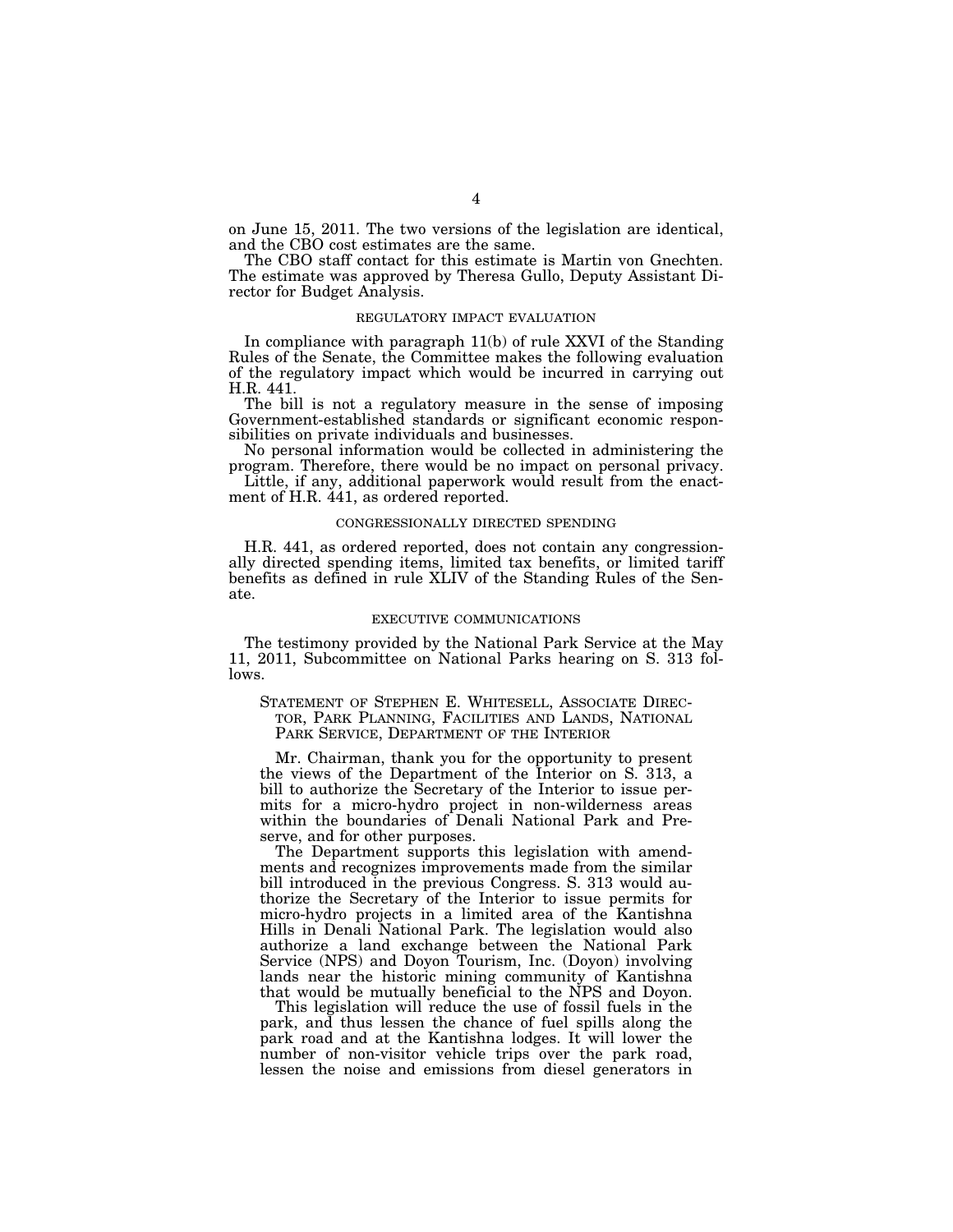the Moose Creek valley, and support clean energy projects and sustainable practices while ensuring that appropriate review and environmental compliance protects all park resources.

Doyon Tourism, Inc., a subsidiary of Alaska Native Corporation Doyon, Ltd., has requested permits from the NPS to install a micro-hydroelectric project on Eureka Creek, near their Kantishna Roadhouse. The NPS supports the intent of this project, however, neither the Secretary nor the Federal Energy Regulatory Commission (FERC) has the statutory authority to issue permits for portions of hydroelectric projects within national parks or monuments. We believe that the authorization contained in this legislation is necessary to enable the NPS to allow this micro-hydroelectric project within the park.

The Kantishna Roadhouse, at the end of the 92-milelong Denali park road, has been in business for 28 years, hosts approximately 10,000 guests per summer, and currently uses an on-site 100 kilowatt (KW) diesel generator to provide power for the facility. The proposed hydroelectric installation would reduce use of the diesel generator at the lodge. Currently, delivery of diesel fuel to the lodge requires a tanker truck and trailer to be driven the entire length of the Denali park road. Noted for its undeveloped character, the road is unpaved for 77 miles of its 92-mile length, crosses high mountain passes without guardrails, and is just one to  $1\frac{1}{2}$  lanes wide with pullouts. The road is justly famous for wildlife viewing opportunities and in order to protect wildlife as well as the road's scenic wilderness character, vehicle traffic is limited. Reducing the amount of diesel fuel hauled over this road in tanker trucks protects park resources by reducing the risk of accident or spill, and simultaneously reduces overall vehicle use of the road.

Eureka Creek is a 4-mile-long stream that drains a 5 square-mile watershed and discharges about 15 cubic feet per second (cfs) during the summer. Most of the floodplain has been disturbed by past placer mining, but no mining claims exist on the creek now and no other landowners besides Doyon and the NPS own any property near this floodplain. The project would include an at-grade water intake, with no impoundment, about one mile upstream of where Eureka Creek crosses the park road.

Camp Denali, another lodge in the Kantishna Hills, is within the area addressed by this legislation. Camp Denali opened in 1952 and the owners installed a micro-hydro generator system prior to the 1978 Presidential proclamation that included Kantishna as a part of what is now Denali National Park. After 1978, Camp Denali became a private in-holding surrounded by the park, and found that parts of its micro-hydro power system were within the park, a situation that the NPS lacks the authority to permit or retain. This legislation, if amended, would allow the NPS and the owners of Camp Denali to work out permit conditions for those parts of the existing hydro project that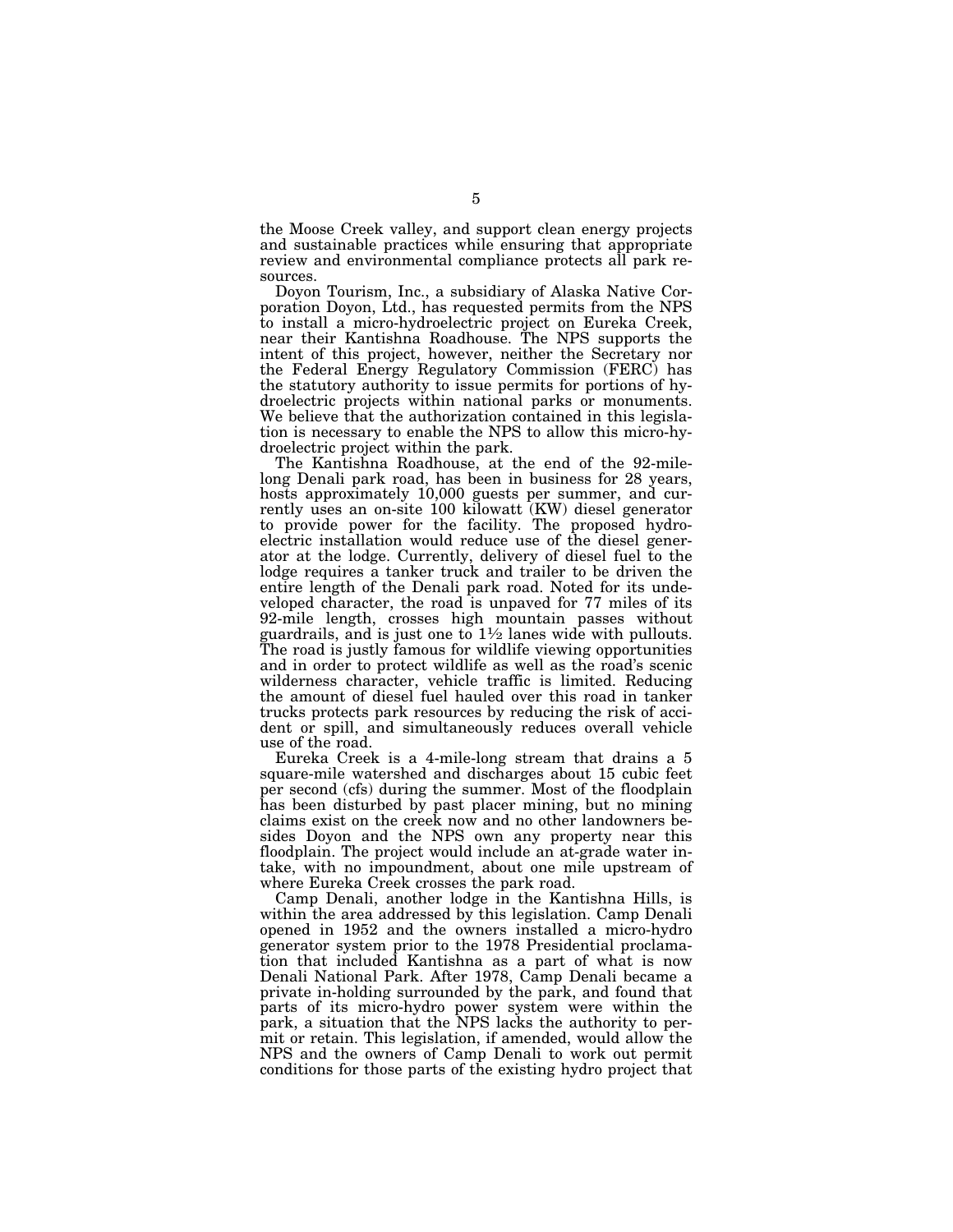are now on park land. Besides the Kantishna Roadhouse and Camp Denali, two other lodges in Kantishna may pursue similar projects in the future and thus would benefit from the authority granted in this legislation.

Doyon owns 18 acres on the patented Galena mining claim in the Kantishna Hills and would like to exchange that acreage for park land in Kantishna of equal value near its other properties. The NPS would also like to pursue this exchange to consolidate land holdings in the area. Existing land exchange authority under the Alaska National Interest Lands Conservation Act (ANILCA) and other legislation is sufficient to affect this exchange. Thus, while we believe that this provision is unnecessary, we support its intent.

Our concerns with the bill are as follows:

(1) The bill as introduced requires the Secretary to complete National Environmental Policy Act compliance within 180 days of enactment. While the Department supports a speedy response to the applicant, we suggest the 180-day clock start upon submission of a complete application to the NPS.

(2) The permitting authority provided by this bill would apply to several micro-hydroelectric projects in the Kantishna area, yet various elements of the bill as introduced appear to apply solely to a project by Doyon. Technical corrections to address this are identified in an attachment to this testimony.

We believe that the permitting authority granted in S. 313 would provide a tool that the Secretary could use to lower fossil fuel use in Denali National Park, while protecting park resources, and that a land exchange would be hastened through passage of this legislation. We would welcome the opportunity to work with the sponsor and this committee to address our concerns and recommendations.

Mr. Chairman, this concludes my statement. I would be happy to answer any questions that you may have.

#### ATTACHMENT

The NPS suggests the following technical corrections to H.R. 313:

 $(1)$  On p. 1, line 2 of the long title, strike "for a microhydro project in nonwilderness'' and insert ''for microhydro projects in nonwilderness''.

 $(2)$  On p. 3, line 1, strike " $(i)$  the intake pipeline located on Eureka Creek, approximately  $\frac{1}{2}$  mile upstream from the Park Road, as depicted on the map;'' and insert ''(i) intake pipelines;''

 $(3)$  On p. 3, line 8, strike "line" and insert "lines".

(4) On p. 3, line 14, strike ''PROJECT'' and insert ''PROJECTS''.